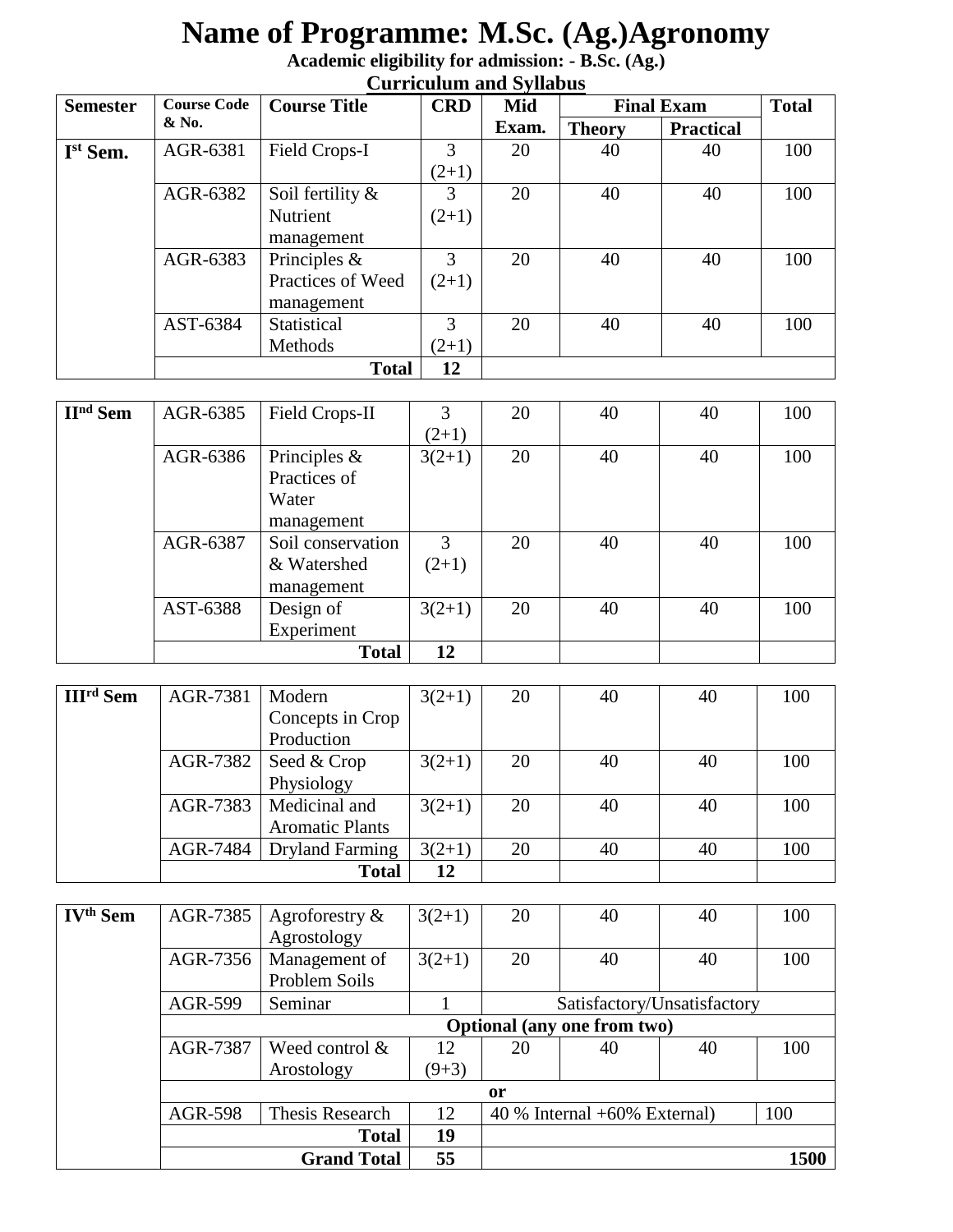# **1 FIELD CROPS –I (AGR-6381)**

# **Credit Hours: 2+1=3) (Marks: MID 20+ THE 40 + PRA. 40=100)**

Origin, history, distribution, adaptation, classification, morphology, physiology, varietals improvement and production technology of rice, wheat, maize, sorghum millets, important grain legumes (chickpea. pigeonpea, mungbean, urdbean, lentil, cowpea, and peas quality components and industrial uses of the main and by products and their post-harvest handling for marketing.

# **2.SOIL FERTILITY AND NUTRIENT MANAGEMENT (AGR-6382)**

# **Credit Hours: 2+1=3) (Marks: MID 20+ THE 40 + PRA. 40=100)**

Soil fertility and productivity ; soil composition in relation to crop production, organic and inorganic constituents: essential plant nutrients; deficiency and toxicity symptoms of major and micronutrients and remedial measures ; transformation and dynamics of major plant nutrients; kinds of fertilizers, straight, complex and bulk blended ; methods of fertilizer application; crop response to nutrients ; fertilizer use efficiency, agronomic, chemical and physiological; methods of increasing fertilizer use efficiency : nutrient interactions; fertilizer application in cropping systems direct, residual and cumulative effects; integrated plant nutrient supply systems, organic manures, compost, green, manures, vermi-compost, bio- fertilizers, crop residue and inorganic fertilizers; sustainable agriculture and soil fertility, fertilizers and environment ; fertilizer use in problem soils ; soil moisture-nutrients interactions.

# **3. PRINCIPLES AND PRACTICES OF WEED MANAGEMENT (AGR-6383)**

# **Credit Hours: 2+1=3) (Marks: MID 20+ THE 40 + PRA. 40=100)**

Classification and characteristics of weeds; special weed problems including aquatic and parasitic weeds. Ecology and physiology of major weeds; ecophysiology of crop weed competition including allelopathy; weed indices; principles and methods of weed control, concept of integrated weed management; weed control through bioherbicides, mycoherbicides and allelochemicals ; herbcides history, development and their classification; mode and mechanism of action of herbicides; herbicide selectivity, herbicide mixtures, adjutants and safeners ; degradation of herbicides in soil and plants; effect of herbicides in relation to environment; herbicide resistance in weeds and crops ; weed management in major crops and cropping systems ; weed shifts in cropping systems; control of weeds in non cropped situations .

**Practical:** Identification of important weeds of different crops, preparation of a weed herbarium; weed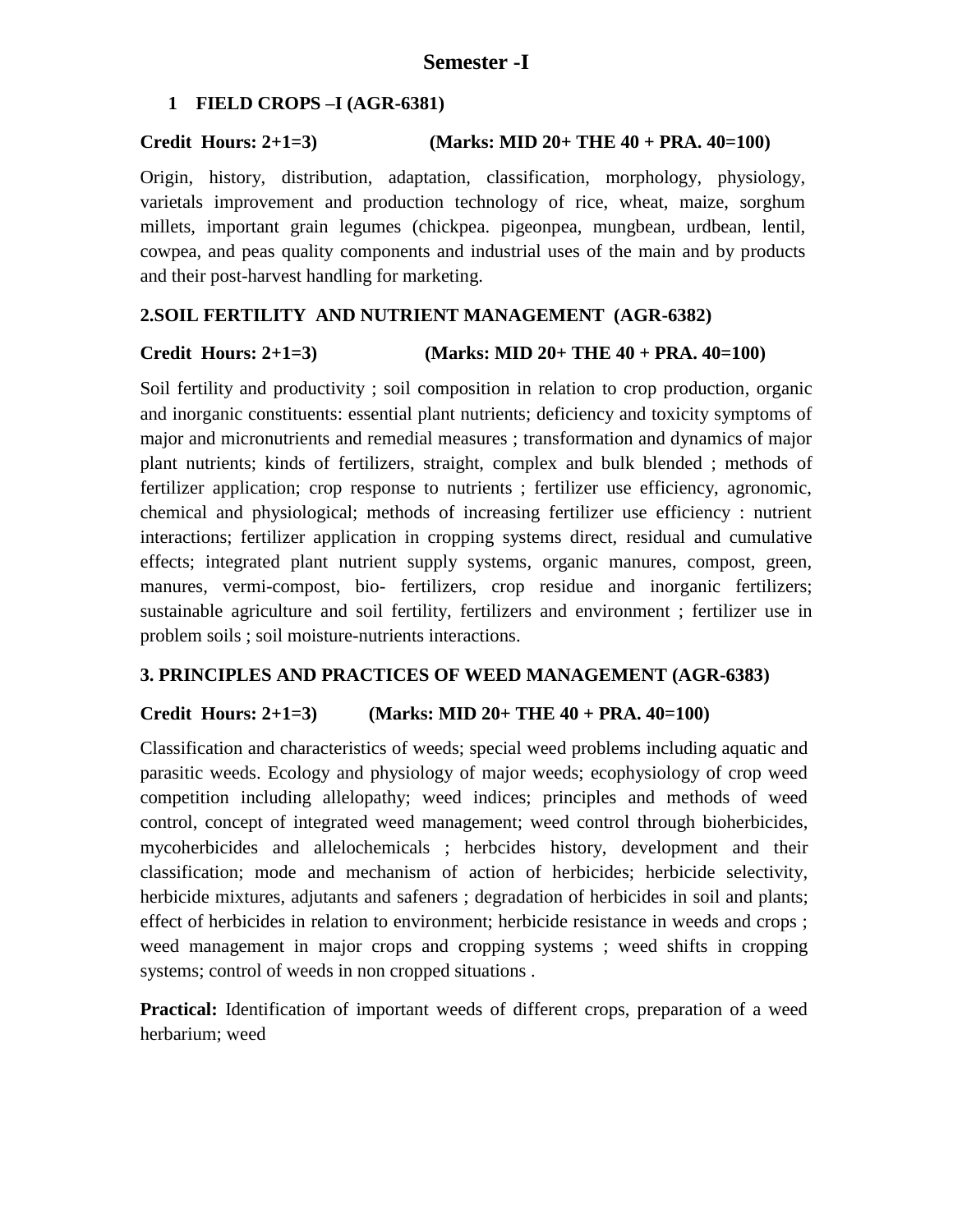### **4. Statistical Methods (AST-6384)**

# **(Credit Hours: 2+1=3) (Marks: MID 20+ THE 40 + PRA. 40=100)**

Frequency distribution, classification and tabulation of data, graphical and diagrammatic representation of data, measures of central tendency, measures of dispersion, coefficient of variance, standard error, skewness & kurtosis.

Consus & sample survey, population and sample, probability, concept of random sampling, simple random sample, statified sample systematic  $\&$  cluster sampling parameter & sample value. Testing of hypothesis, test of signification based on  $Z$ , t and F test  $X^2$ -test for goodness of fit and independence of attributes. Scattered diagram. Linear regression & correlation, regression and correlation coefficient.

Practical: related with the course.

# **Semester-II**

# **5. FIELD CROPS –II (AGR-6385)**

# **(Credit Hours: 2+1=3) (Marks: MID 20+ THE 40 + PRA. 40=100)**

Origin history, distribution, adaptation, classification, morphology, physiology, varietal improvement and production technology of oilseed crops (rapeseed and mustard, groundnut, soybean, sunflower, safflower and castor), cotton jute, sugarcane, potato and other important regional crops of the area; quality components and industrial uses of the main and by products and their post-harvest handling for marketing.

# **6. PRINCIPLES AND PRACTICES OF WATER MANAGEMENT (AGR-6386)**

# **(Credit Hours: 2+1=3) (Marks: MID 20+ THE 40 + PRA. 40=100)**

Water and its role in plants: water resources of India ; major irrigation projects and extent of area and crops irrigated in India and different states; soil water movement and water availability, uptake, transport and transpiration in plants ; soil water plant relationship; plant response to water stress; scheduling, depth and methods of irrigation ; micro irrigation system: fertigation ; management of water in controlled environments and polyhouses; water use efficiency: water management of crops and cropping systems; soil, plants and meteorological factors determining water needs of crops; crop plant adaptation to moisture stress condition; quality of irrigation water; effect of saline water and soil salinity on plant- water relation and management of crops, excess soil water and plant growth; water management in problem soils ;drainage requirements of crops and methods of field drainage, their layout and spacing, irrigability of lands.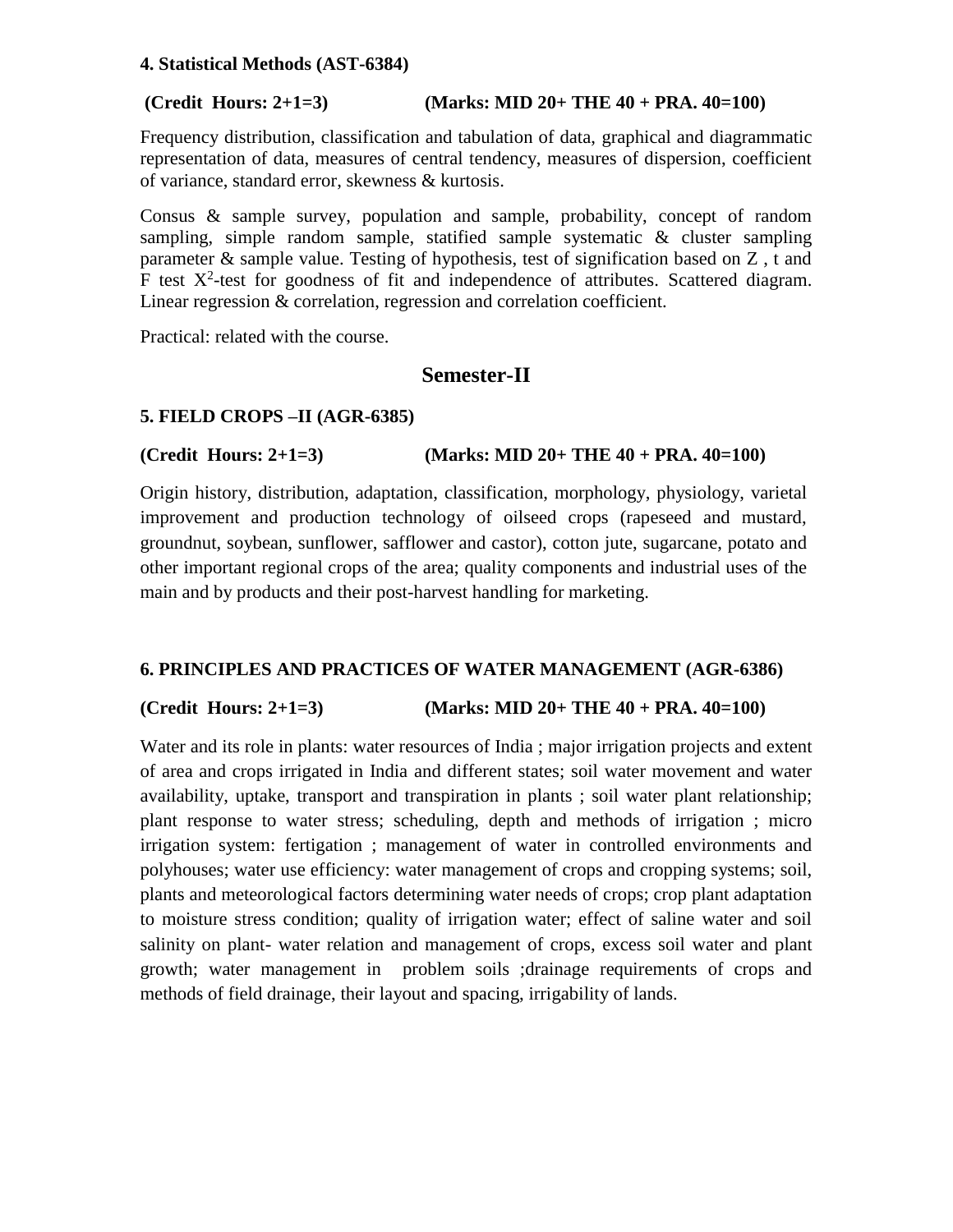### **7. SOIL CONSERVATION AND WATERSHED MANAGEMENT (AGR-6387)**

### **(Credit Hours: 2+1=3) (Marks: MID 20+ THE 40 + PRA. 40=100)**

Soil erosion -definition, nature and extent of erosion ; types of erosion, factors affecting erosion; soil conservation- definition, methods of soil conservation - agronomic measures, contour cultivation, strip cropping, cover, crops, vegetative barrier; improved dry farming practices ; mechanical measures - bunding .gully control, bench terracing ; role of grasses and pastures in soil conservations ; wind breaks and shelter belts ; watershed management -definition, objectives, concepts- approach- components steps in implementation of watershed; development of cropping system for watershed areas; alternate land use systems; agroforestry. ley farming: *jhum* management - basic concepts, socio-ethnic aspects, its layout .drainage considerations and agronomic management; rehabilitation of abandoned *jhum* lands and measures to prevent soil erosion.

### **8. AST 6388-: DESIGN OF EXPERIMENTS**

### **(Credit Hours: 2+1=3) (Marks: MID 20+ THE 40 + PRA. 40=100)**

Analysis of variance, Basic principals of experimental design, CRD, RBD, LSD with their analysis mission plot techniques in R.B.D and L.S.D.Factorial experiments its concepts and analysis of  $2^2$ , factorial confounding in symmetrical factorial (in  $2^2$ experiments), split plot design, strip plot design, uniformity trials. Progeny row trials. Complect family block design, with over trails and simple rotational experiments.Statistical organization, statistics of livestock & filstricks. Source of livestock and agriculture in general. Sources of official statisticion, crop cutting experiments.

# **Semester-III**

# **9. MODERN CONCEPTS IN CROP PRODUCTION (AGR-7381)**

### **(Credit Hours: 2+1=3) (Marks: MID 20+ THE 40 + PRA. 40=100)**

Crop growth in relation to environment, agroecological zones of India: concept of potential yield and its realization; modern concepts in tillage: zero or minimum, conservation tillage etc..optimization of plant population and planting geometry in relation to soil fertility, solar radiation and available moisture regimes ; Mitscherlich, Baule and Inverse- yield- nitrogen laws, biotic and abiotic stresses ;concept of ideal plant type ; crop modelling for maximizing crop yield: crop response production functions; cropping and farming systems for sustainable agriculture : organic farming crop residue recycling and management; crop production under protective agriculture: precision agriculture, crop and growth analysis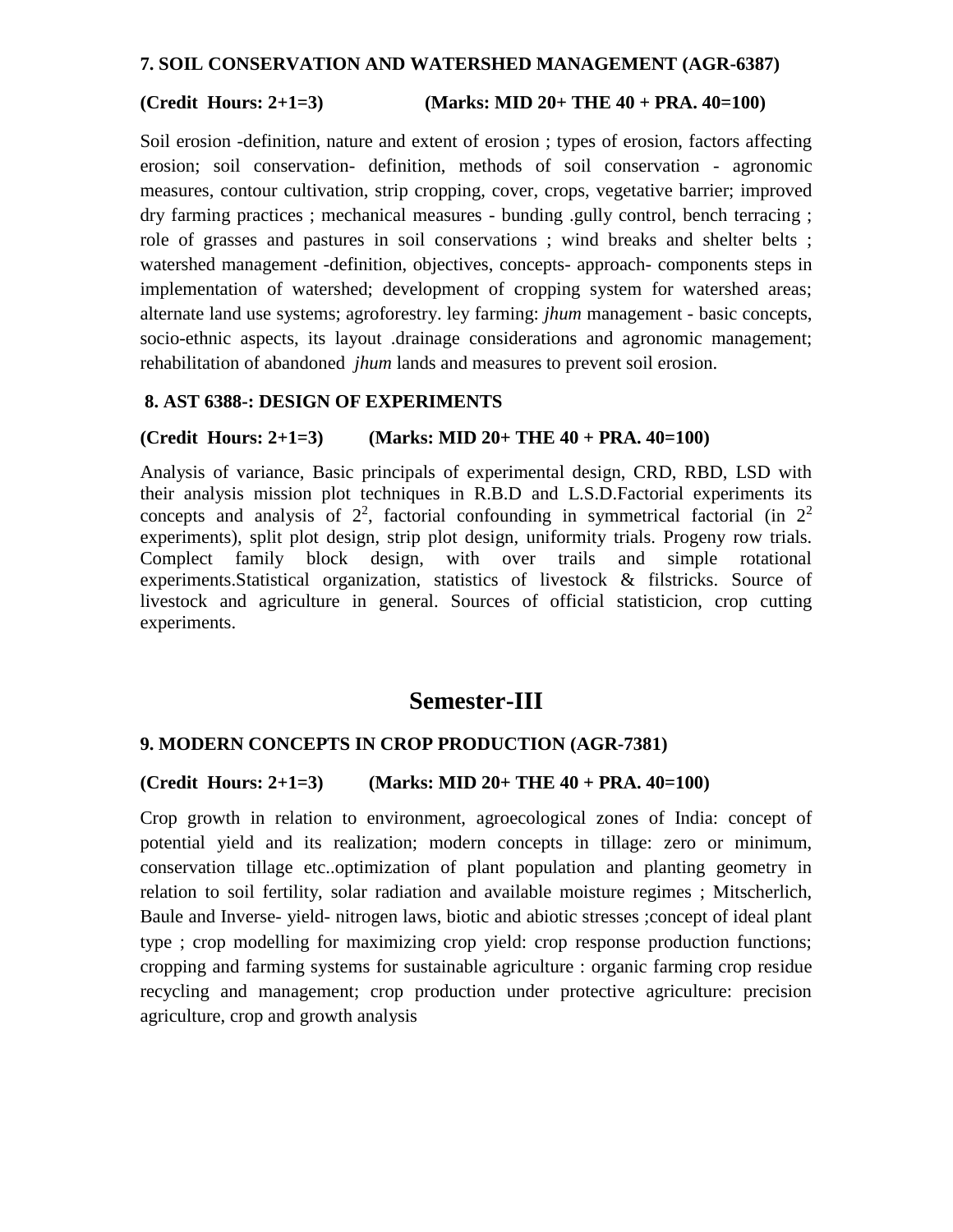### **10. CROP AND SEED PHYSIOLOGY (AGR-7382)**

### **(Credit Hours: 2+1=3) (Marks: MID 20+ THE 40 + PRA. 40=100)**

Physiology of seed development ; dormancy - causes and measures to break dormancy, viability and germination of seed; changes in seed during storage; yield concepts and measurements : yield contributing components of crop- plant type, its morphological and physiological parameters, yield, photosynthesis and respiration in relation to dry matter production in crop community; distribution and translocation of photosynthates in relation to yield ; productivity maximization and factors limiting the realization of potential yield, chemical regulators of growth ; stress physiology and resistance to drought and salinity ; crop quality.

# **11. MEDICINAL AND AROMATIC PLANTS (AGR-7383)**

### **(Credit Hours: 2+1=3) (Marks: MID 20+ THE 40 + PRA. 40=100)**

Importance of medicinal and aromatic plants in human health , national economy and related industries, classification of medicinal and aromatic plants according to botanical characteristics and uses ; climate and soil requirements; cultural practices; yield and constituents of important medicinal plants viz *Diascorea spp,* Periwinkle, Cinchona, Datura, Belladona. Gloriosa, Poppy. Rauvolfia, Digitalis, Aloe, Senna, Isabgol, Ginseng, Pyrethrum, Neem. Herbal Medicinal Plants like Harar, Bael, Satavar, Brahmi, Punarnava and aromatic plants viz Citronella, Palmorosa, Lemon grass, *Mentha* Spp., Ocimum, Vetiver, Sandal Wood. Geranium, Jasmine, Roses, Tuberose, Dill, etc.

### **12. DRYLAND FARMING (AGR-7384)**

### **(Credit Hours: 2+1=3) (Marks: MID 20+ THE 40 + PRA. 40=100)**

Definition, concept, characteristics of dryland and rain-fed farming ; significance and dimension of dryland farming in Indian agriculture ; constraints limiting crop production in dryland areas; characterization of environment for water availability ; types of droughts ; adaptation of crop plants to droughts; drought management strategies; preparation of appropriate crop plans for dryland areas; mid- season corrections for aberrant weather conditions; water -harvesting concepts , techniques and practices ; use of mulches, kind, effectiveness and economics ; antitranspirants ; soil and crop management techniques, tillage, seeding, fertilizer use, crop and varietal choice; concept of watershed management and its application in India